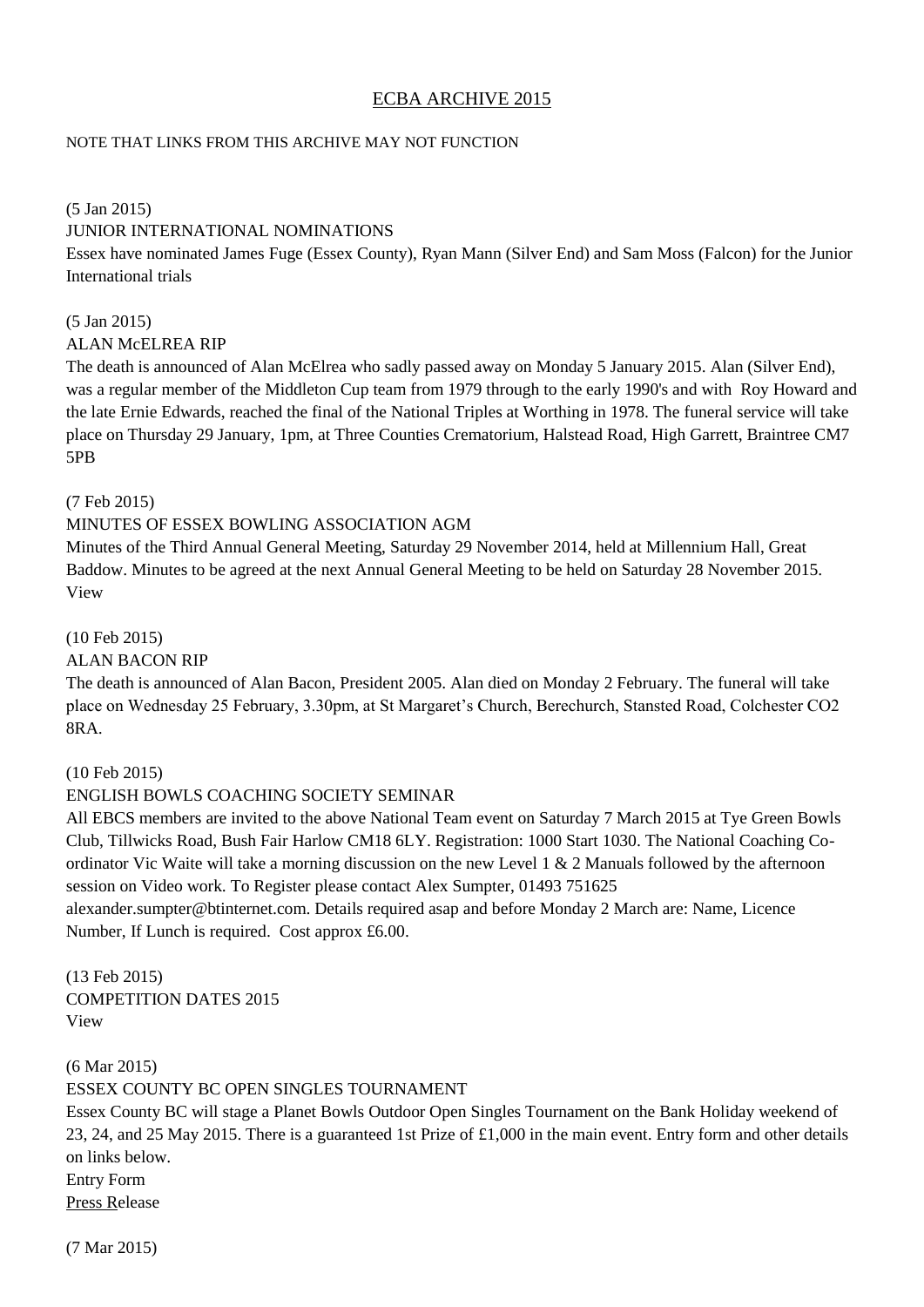## ELSENHAM UNDER 18 SINGLES

Elsenham BC are hosting a Junior Under 18 Singles competition on Saturday 2 May. Details on link below. Elsenham U18 Singles

# (12 Mar 2015)

MARKER COURSES

Area 3 of the English Bowls Umpires Association are holding Marker courses on Sunday 3 May at Tilbury IBC and Saturday 6 June at Havering IBC. Full details on links below. Tilbury Havering

# (16 Mar 2015)

## ENGLISH BOWLS COACHES SOCIETY SEMINAR

The EBCS are holding a seminar at Colchester IBC on Sunday 26 April 2015. Full details on link below Seminar

## (25 Mar 2015)

HANDBOOK AMENDMENTS All Competition Draw amendments have been incorporated into the website draws. Page 1. Deputy Presidents. M Cohen. Amend telephone number to 01702 586998 Page 161 Pairs Area 7. Prelim Rd 2nd game. Amend 4P7 to read 4P17 Page 162 Pairs Area 9. 1st Rd. 3rd game. Amend 5F4 to read 5F3 Page 163 Pairs Area 13. 1st Rd. 6th game. Amend 8H4 to read 8N4 Page 168. Triples Area 8. 2nd Rd. 2nd game. Amend 9D2 to read 9D4 Page 122 Clay Hall No. 3 Amend Brisgoe to Briscoe Page 143 Tye Green No 1 Amend Bull to Ball Page 210 Eastern Counties League Flashes Awarded 2014. Insert Andrew Griggs (Romford). Delete Andrew Griggs from ECL Under 30s list. Page 210 Eastern Counties Under 30s Flashes Insert Mitchell Young (The Springhouse) Page 157 Singles Area 16. Prelim game 9 Amend 9G3 to read 9G4 Page 163 Pairs Area 12. Prelim 1st game Amend 6C3 to read 6C2 Page 182 Benevolent Cup Area 4 1st Rd game 8 Amend 4P6 to read 4P4 Page 182 Benvelont Cup Area 6 Prelim Rd game 9 Amend 6N10 to read 6U10 Page 169 Fours Area 1 1st Rd game 2 Amend 1A5 to read 1A3 Page 188 Unbadged Singles Area 3 game 4 Amend 2G3 to read 2G4 Page 189 Unbadged Singles Area 5 Prelim Rd game 2 Amend 3H18 to read 3H1 Page 189 Unbadged Singles Area 7 Prelim Rd game 1 Amend 3A1 to read 4A1 Page 177 Double Fours Area 4 2nd game Amend to read Romford 'B' v St Chads 2 Page 184 Shield 1st, 2nd and 3rd round dates Amend to read Wednesday June 24, July 15 and July 29 respectively Page 162 Pairs Area 10 1st Rd game 2 Amend 6J6 to read 6J7 Page 182 Benevolent Cup Area 6 Prelim Rd game 12 Amend 6J6 to read 6J7 Page 194 Eastern Counties competitions. Delete Triples draw and replace with following: Huntingdonshire v Cambridgeshire 1 Essex v Suffolk 2 Bedfordshire v Hertfordshire 3 Norfolk Bye 4 Page154 Singles Area 6 1st Rd game 3 Amend 3E3 to read 3E2 Page 136 Southend on Sea BC 6V3 Brandon P Amend Telephone No. to read 01702 297237 Pages 117 & 119 Liberty of Havering BC Match Sec: Romford BC Match Sec: Amend by reversing all details. Page 189 Unbadged Singles Area 6 Prelim Rd Amend 3H16 to read 3H18 Page 190 Unbadged Singles Area 9 1st Rd game 8 Amend 5A2 to read 5A4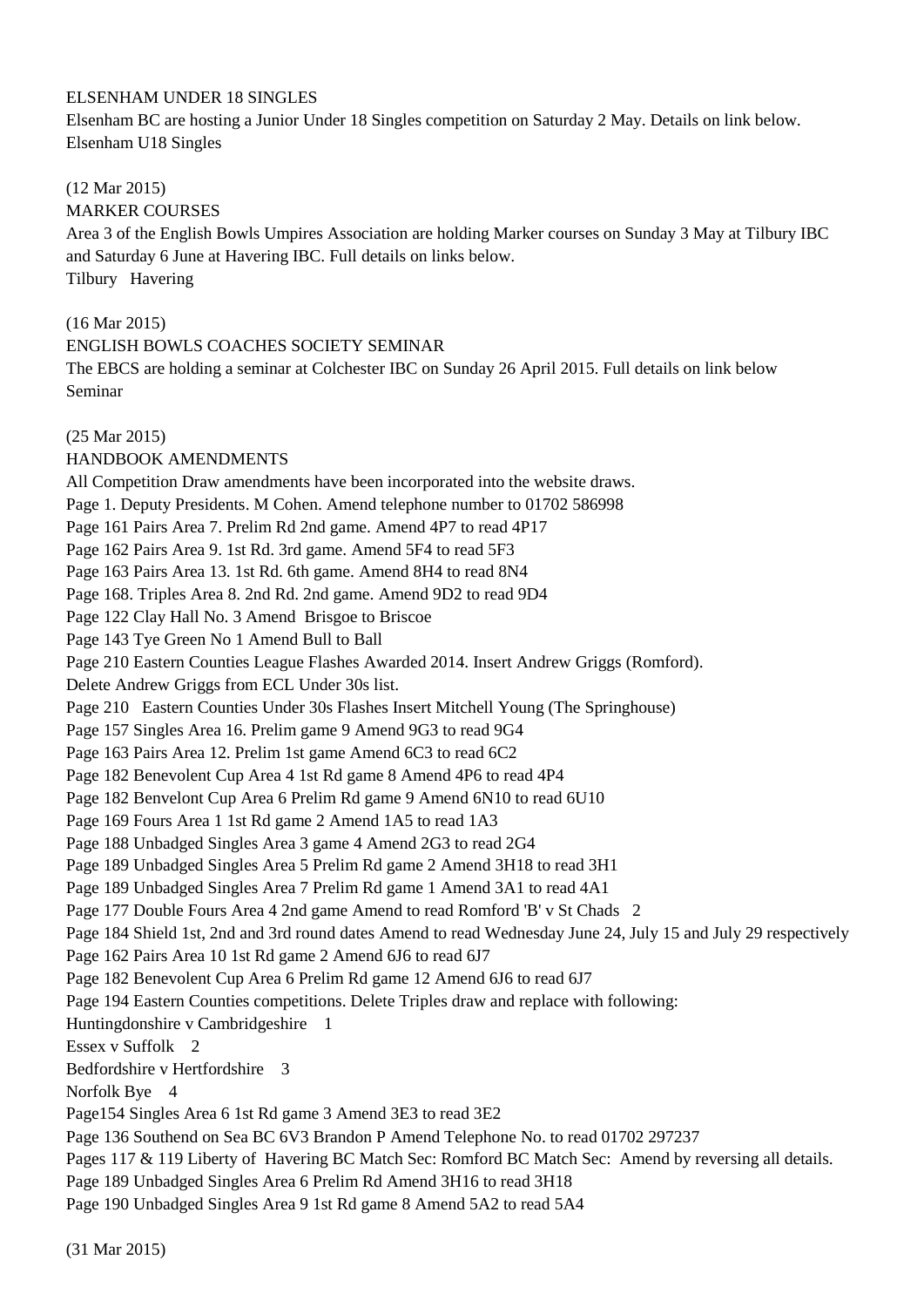TEAMS ISSUE 1 GAMES 1-8 View

(1 Apr 2015) JUNIOR INTERNATIONAL TRIAL

Essex County's James Fuge has been selected as a reserve for the Men's Junior International Trial at Victoria Park, Royal Leamington Spa on Monday 25 May 2015.

(9 Apr 2015)

NATIONAL COUNTY UNDER 25s TWO FOURS

Essex Under 25s v Norfolk Under 25s, Sunday 10 May 2015 at Norfolk BC, 444A Unthank Road Norwich NR4 7QH, start 11am.

Sam Moss (Falcon), Daniel Hughes (Wanstead Central), Ryan Mann (Silver End), Charlie Butcher (Wanstead Central)

James Fuge (Essex County), Jack Butcher (Wanstead Central), Conor Mathers (Brightlingsea), Lee Chaplin (Romford)

Travelling Reserves. Josh Heffernan (Braintree), Harry Ambrose (Essex County)

(10 Apr 2015}

EASTERN COUNTIES LEAGUE TEAM v HERTFORDSHIRE

Saturday 2 May 2015 at Thorpe le Soken BC, start 10.30

Peter Ayling (Thorpe Le Soken), Mitch Brenner, Paul Whellams (Wanstead Central), Kevin Watkins (Essex County)

Mark Banning (Silverthorn), Gary Raby (Ford Sports (NP)), Karl Lodge (Silver End), Edward Morris (Essex County)

Chris Muir (Drums), Chris Bryan (Romford), Gary Hurley (Harlow), Mark Christmas (Pegasus) Under 30's

James Fuge (Essex County), Jack Butcher (Wanstead Centtral), Conor Mathers (Brightlingsea), Josh Heffernan (Braintree)

Sam Moss (Falcon), Harry Ambrose (Essex County), Daniel Hughes (Wanstead Central), Ryan Mann (Silver End) Executive

Trevor Hackett (Past President), Tom Matthews (President), Ken Clarke (Past President), Pat Finney (SD President)

# EASTERN COUNTIES LEAGUE TEAM v CAMBRIDGESHIRE

Saturday 9 May 2015 at Braintree BC, start 10.30

Steve Mahoney (Great Baddow), John Stewart (Essex County), Andrew Squire (Maldon), James Rippey (Braintree)

Frank Abbott (Romford), Gary Raby (Ford Sports (NP)), Karl Lodge (Silver End), Mark Nullmeyers (Wanstead Central)

Kevin Fitzgerald (Wanstead Central), Jim Oakes (Harlow), Kevin Watkins (Essex County), Steve Gunnell (Bournemouth Park)

Under 30's

James Fuge (Essex County), Jack Butcher (Wanstead Central), Conor Mathers (Brightlingsea), Josh Heffernan (Braintree)

Sam Moss (Falcon), Daniel Hughes (Wanstead Central), Ryan Mann (Silver End), Charlie Butcher (Wanstead Central)

Executive

Tony Ellis (B E Delegate), Alex Wightman (Secretary), Keith Riley (Past President), John Tully (Comp Secretary)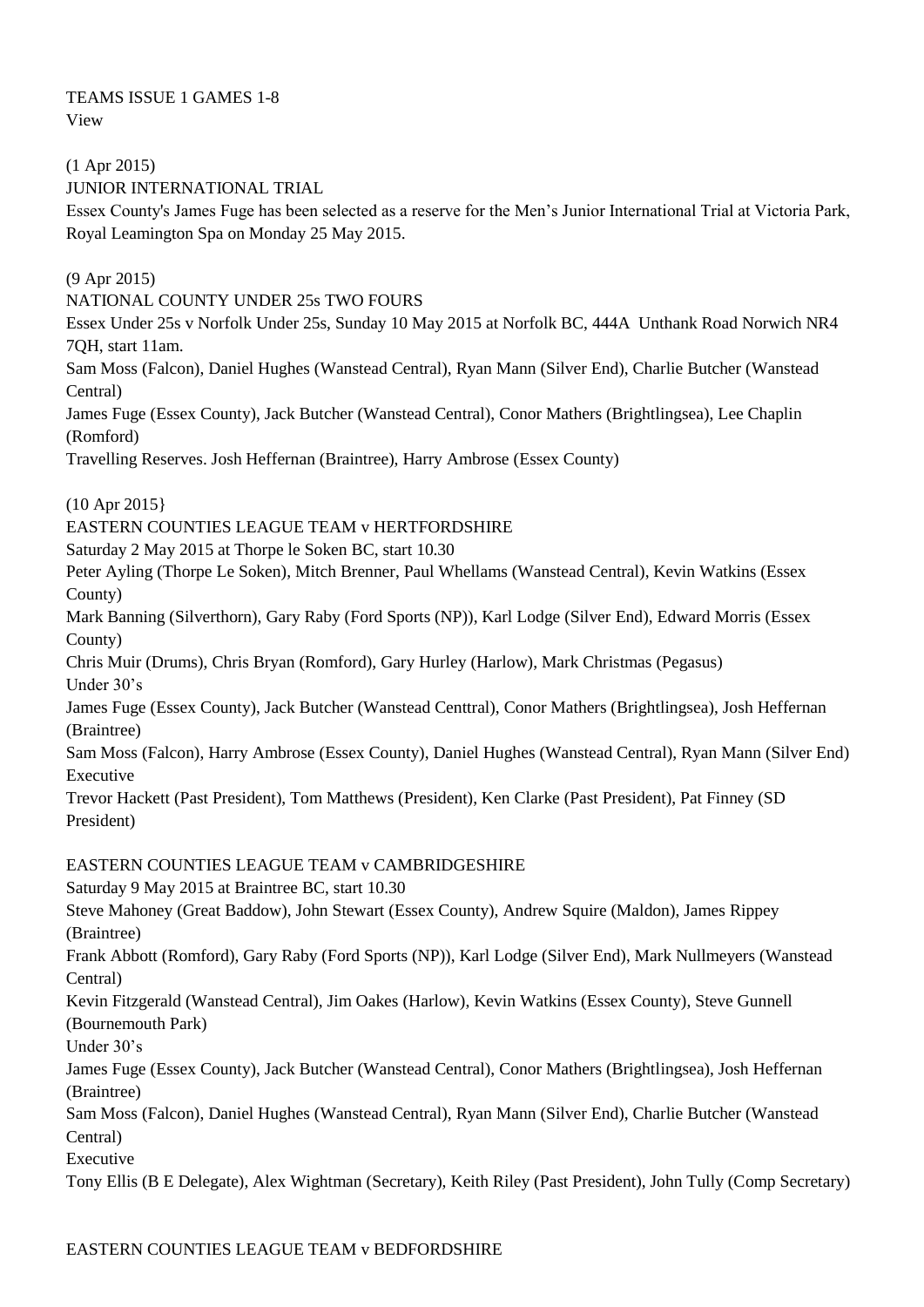Saturday 16 May 2015 at Sandy Conservative BC, 19 Bedford Rd, Sandy SG19 1EL, start 10.30

Chris Muir (Drums), Craig Burgess (Romford), Simeon Madgewick (Ilford Club), Steve Mitchinson (Romford) Frank Abbott (Romford), Andy Swann (Pegasus), Steve Pickford, John Tully (Romford)

Mitch Brenner (Wanstead Central), Ray Bone (Pegasus), Richard Haley (Loughton), Neil Jackson (Essex County) Under 30's

Mitchell Young (Springhouse), Jack Butcher (Wanstead Central), Conor Mathers (Brightlingsea), Edward Morris (Essex County)

Sam Moss (Falcon), Daniel Hughes (Wanstead Central), Ryan Mann (Silver End), Martyn Ball (Tye Green) Executive

Trevor Hackett (Past President), Brian Hobbs (Handbook Editor), Keith Riley (Past President), Ken Clarke (Past President)

## (22 Apr 2015)

BENEVOLENT CUP RESULTS

Competitors in the Benevolent Cup are reminded that the results secretary would prefer results sent by e-mail if possible. His e-mail address is on pages 3 and 181 of handbook.

# (30 Apr 2015)

## COMMONWEALTH YOUTH GAMES

Essex County's James Fuge has been named in a shortlist of 13 players from which its two representatives – one boy and one girl – will be selected for the 2015 Commonwealth Youth Games in Samoa. The Games will take place from Saturday 5 to Saturday 12 September with a singles event for both genders and the two players joining forces in the mixed pairs.

All of the shortlisted players have been invited to attend a final training weekend at Stoke BC, Warwickshire, on the week end 16/17 May.

## (2 May 2015)

## GRAHAM BRINKLEY RIP

The death is announced of Graham Brinkley (Grays Town). Graham, who sadly passed away on Friday 1 May 2015, represented the county on 180 occasions and was a regular in the Middleton Cup squad from the 80s into the early 90s. Funeral details when known.

(2 May 2015)

EASTERN COUNTIES LEAGUE v HERTFORDSHIRE Saturday 2 May 2015 at Thorpe le Soken BC Essex 114 (17) Hertfordshire 104 (5) Scoresheet

(9 May 2015) EASTERN COUNTIES LEAGUE v CAMBRIDGESHIRE Saturday 9 May 2015 at Braintree BC Essex 126 (18) Cambridgeshire 107 (4) Scoresheet

#### (9 May 2015) BALCOMB TROPHY TEAM v NORFOLK

Sunday 24 May 2015 at County Arts B C, Plumstead Road East, Thorpe St Andrew NR7 9ND, start 11am. Selected team.

Steve Mahoney (Great Baddow), Karl Lodge (Silver End), Andrew Squire (Maldon), Mark Nullmeyers (Wanstead Central)

Mark Banning (Silverthorn), Andy Swann (Pegasus), Steve Mitchinson (Romford), Edward Morris (Essex County) Travelling Reserves (In alphabetical order): James Fuge, John Stewart (Essex County)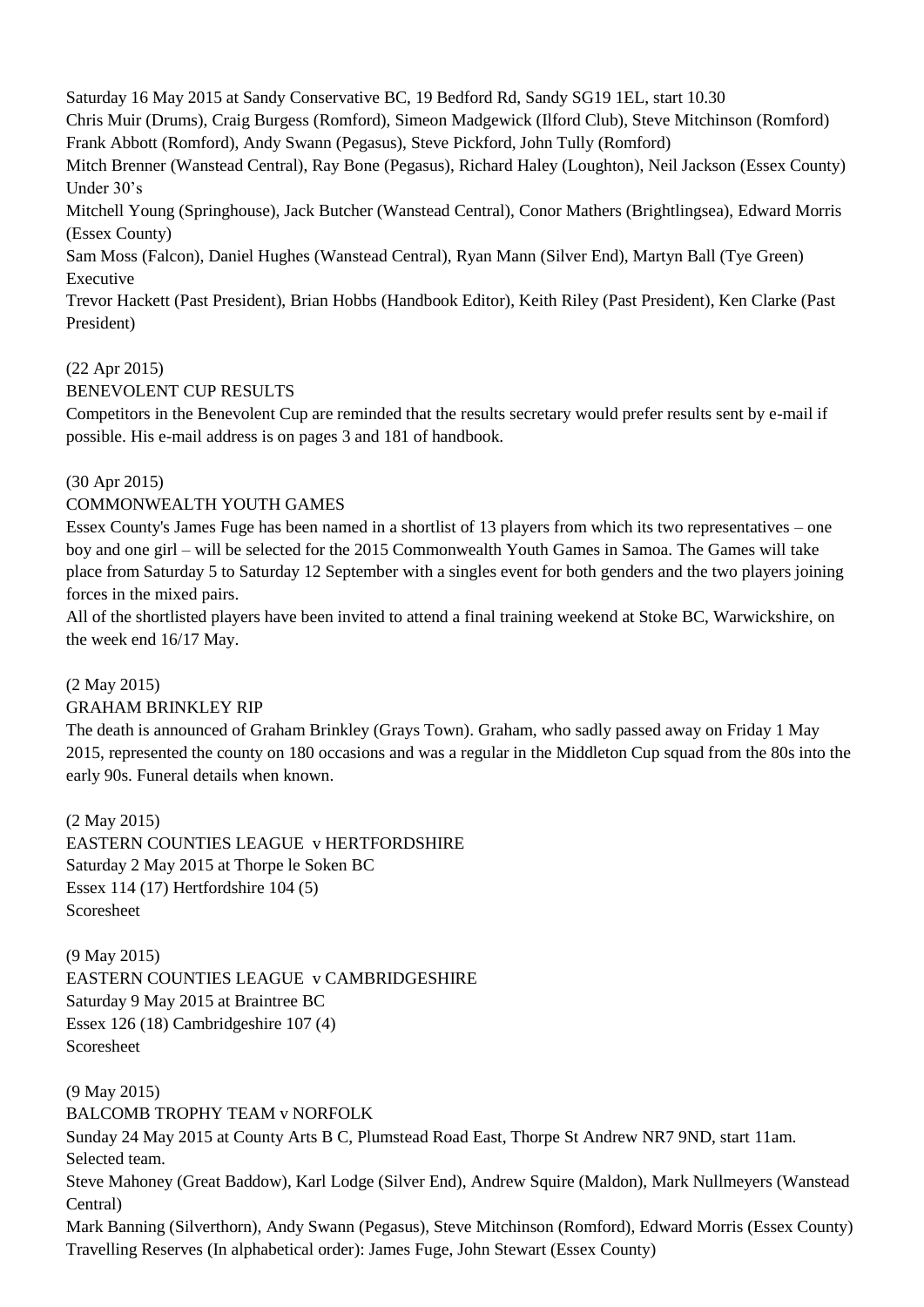Unavailable: Mark Christmas (Pegasus), James Rippey (Braintree)

(10 May 2015) NATIONAL COUNTY UNDER 25s TWO FOURS Essex Under 25s v Norfolk Under 25s, Sunday 10 May 2015 at Norfolk BC. Sam Moss (Falcon), Daniel Hughes (Wanstead Central), Ryan Mann (Silver End), Charlie Butcher (Wanstead Central) 12 Jake Wilgress 15 James Fuge (Essex County), Josh Heffernan (Braintree), Conor Mathers (Brightlingsea), Lee Chaplin (Romford) 12 James Segolo 29 Essex 24 Norfolk 44

(16 May 2015) EASTERN COUNTIES LEAGUE v BEDFORDSHIRE Saturday 16 May 2015 at Sandy Conservative BC Essex 103 (2) Bedfordshire 148 (20) Scoresheet

(18 May 2015) ASHFORD CUP GROUP STAGES Sunday 17 May 2015 (A) Group 6, 129 (9) Group 1, 116 (3) (A) Group 8, 122 (8) Group 4, 100 (4) (B) Group 2, 91 (2) Group 9, 133 (10) (B) Group 3, 132 (12) Group 5, 91 (0)

(21 May 2015)

MIDDLETON CUP TEAM v LEICESTERSHIRE

Saturday 6 June 2015 at New Lount BC, Gelsmoor Rd, Coleorton LE67 8JF. Start 2.00

Mark Banning (Silverthorn), Karl Lodge (Silver End), Neil Jackson (Essex County), Steve Mitchinson (Capt) (Romford)

James Fuge (Essex County), Gary Raby (Ford Sports NP), Steve Gunnell (Bournemouth Park), Edward Morris (Essex County)

Frank Abbott (Romford), Charlie Butcher (Wanstead Central), John Tully (Romford), Mark Nullmeyers (Wanstead Central)

Sam Moss (Falcon), Steve Mahoney (Great Baddow), Paul Whellams (Wanstead Central), Andrew Squire (Maldon)

Mitchell Young (The Springhouse), Mitch Brenner (Wanstead Central), Kevin Watkins (Essex County), James Rippey (Braintree)

Chris Muir (Drums), Andy Swann, Ray Bone, Mark Christmas (Pegasus)

Reserves to travel. Jack Butcher, Kevin Fitzgerald (Wanstead Central), Ryan Mann (Silver End), John Stewart (Essex County).

Remaining Squad Members (in no particular order). Chris Bryan, Steve Pickford (Romford), Gary Hurley, Jim Oakes (Harlow), Richard Haley (Loughton), Harry Ambrose (Essex County), Peter Ayling (Thorpe-Le-Soken), Simeon Madgewick (Ilford), Daniel Hughes (Wanstead Central).

Unavailable. Craig Burgess (Romford)

(25 May 2015) ASHFORD CUP GROUP STAGES Sunday 24 May 2015 (A) Group 4, 102 (2) Group 1, 124 (10) (A) Group 6, 130 (10) Group 8, 95 (2) (B) Group 9, 130 (8) Group 5, 97 (4)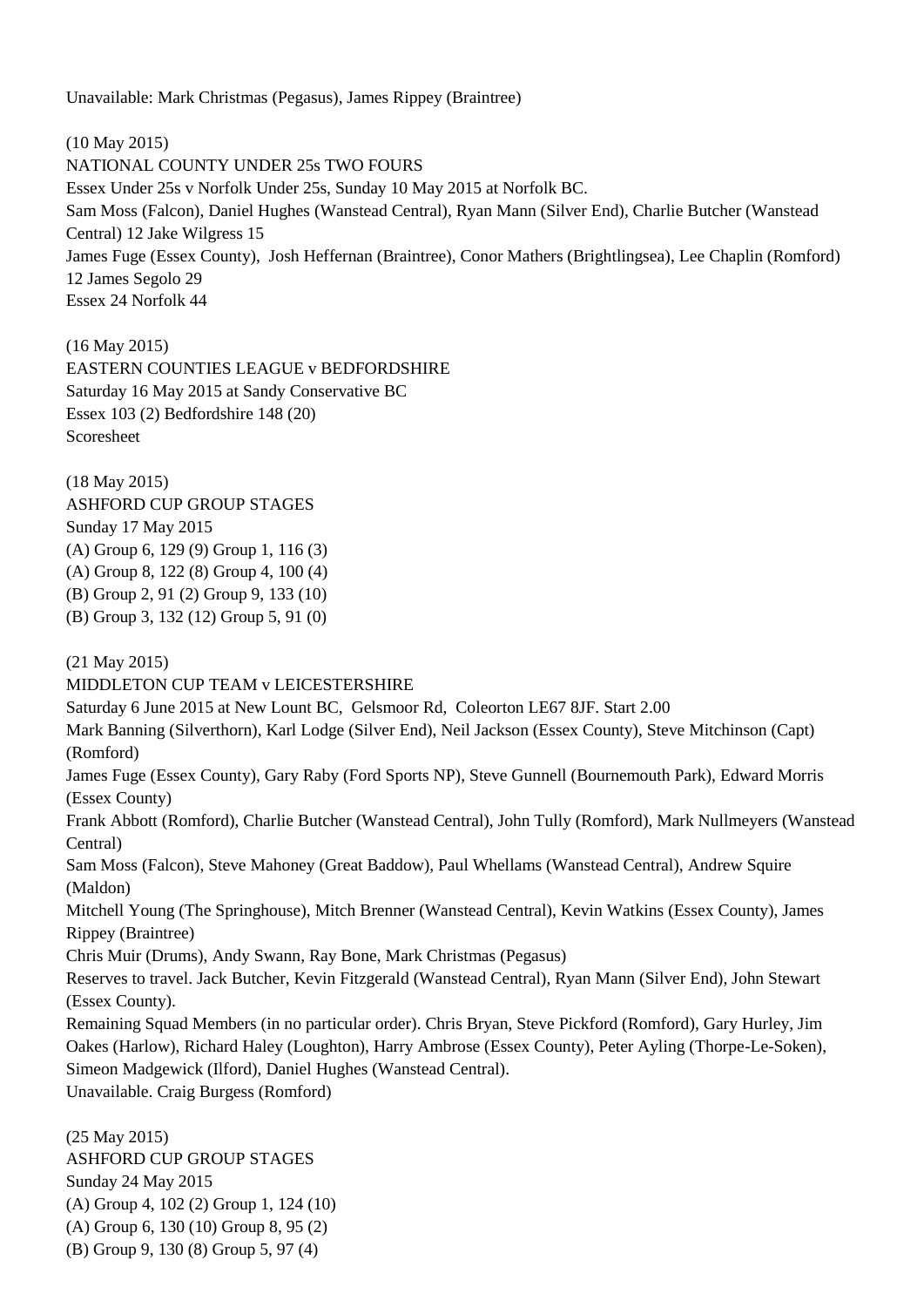(B) Group 2, 99 (1) Group 3, 141 (11)

(25 May 2015)

TWO-WOOD DAY

Competitors are reminded that 2 Wood Day is Saturday 30 May. Any competitor who has entered the competition and is now unable to attend is asked to notify the County Competition Secretary asap.

(25 May 2015)

BALCOMB TROPHY v NORFOLK

Sunday 24 May 2015 at County Arts BC.

James Fuge (Essex County), Karl Lodge (Silver End), Andrew Squire (Maldon), Mark Nullmeyers (Wanstead Central) -8

Mark Banning (Silverthorn), Andy Swann (Pegasus), Steve Mitchinson (Romford), Edward Morris (Essex County)  $+2$ 

Essex 30 Norfolk 36

(6 Jun 2015)

MIDDLETON CUP v LEICESTERSHIRE

Saturday 6 June 2015 at New Lount BC

James Fuge (Essex County), Gary Raby (Ford Sports NP), Steve Gunnell (Bournemouth Park), Edward Morris (Essex County) 22-14 Dawson

Mark Banning (Silverthorn), Karl Lodge (Silver End), Neil Jackson (Essex County), Steve Mitchinson (Capt) (Romford) 15-27 Hobbs

Mitchell Young (The Springhouse), Mitch Brenner (Wanstead Central), Kevin Watkins (Essex County), James Rippey (Braintree) 20-19 Hollis

Sam Moss (Falcon), Steve Mahoney (Great Baddow), Paul Whellams (Wanstead Central), Andrew Squire (Maldon) 19-14 Hope

Chris Muir (Drums), Andy Swann, Ray Bone, Mark Christmas (Pegasus) 22-14 Wade

Frank Abbott (Romford), Charlie Butcher (Wanstead Central), John Tully (Romford), Mark Nullmeyers (Wanstead Central) 23-15 Thomas

Essex 121 (18) Leicestershire 113 (4) Scoresheet

(7 Jun 2015)

MIDDLETON CUP TEAM v NORTHAMPTONSHIRE Saturday 13 June 2015 at Kingsthorpe BC, Central Avenue, Whitehills, Northants NN2 8DZ. Start 2.00

Mark Banning (Silverthorn), Karl Lodge (Silver End), Neil Jackson (Essex County), Steve Mitchinson (Capt) (Romford)

James Fuge (Essex County), Gary Raby (Ford Sports NP), Steve Gunnell (Bournemouth Park), Edward Morris (Essex County)

Frank Abbott (Romford), Charlie Butcher (Wanstead Central), John Tully (Romford), Mark Nullmeyers (Wanstead Central)

Sam Moss (Falcon), Steve Mahoney (Great Baddow), Paul Whellams (Wanstead Central), Andrew Squire (Maldon)

Mitchell Young (The Springhouse), Mitch Brenner (Wanstead Central), Kevin Watkins (Essex County), James Rippey (Braintree)

Chris Muir (Drums), Andy Swann, Ray Bone, Mark Christmas (Pegasus)

Reserves to travel. Jack Butcher, Kevin Fitzgerald (Wanstead Central), Ryan Mann (Silver End), John Stewart (Essex County).

Remaining Squad Members (in no particular order). Chris Bryan, Steve Pickford (Romford), Gary Hurley, Jim Oakes (Harlow), Richard Haley (Loughton), Harry Ambrose (Essex County), Peter Ayling (Thorpe-Le-Soken), Simeon Madgewick (Ilford), Daniel Hughes (Wanstead Central). Craig Burgess (Romford)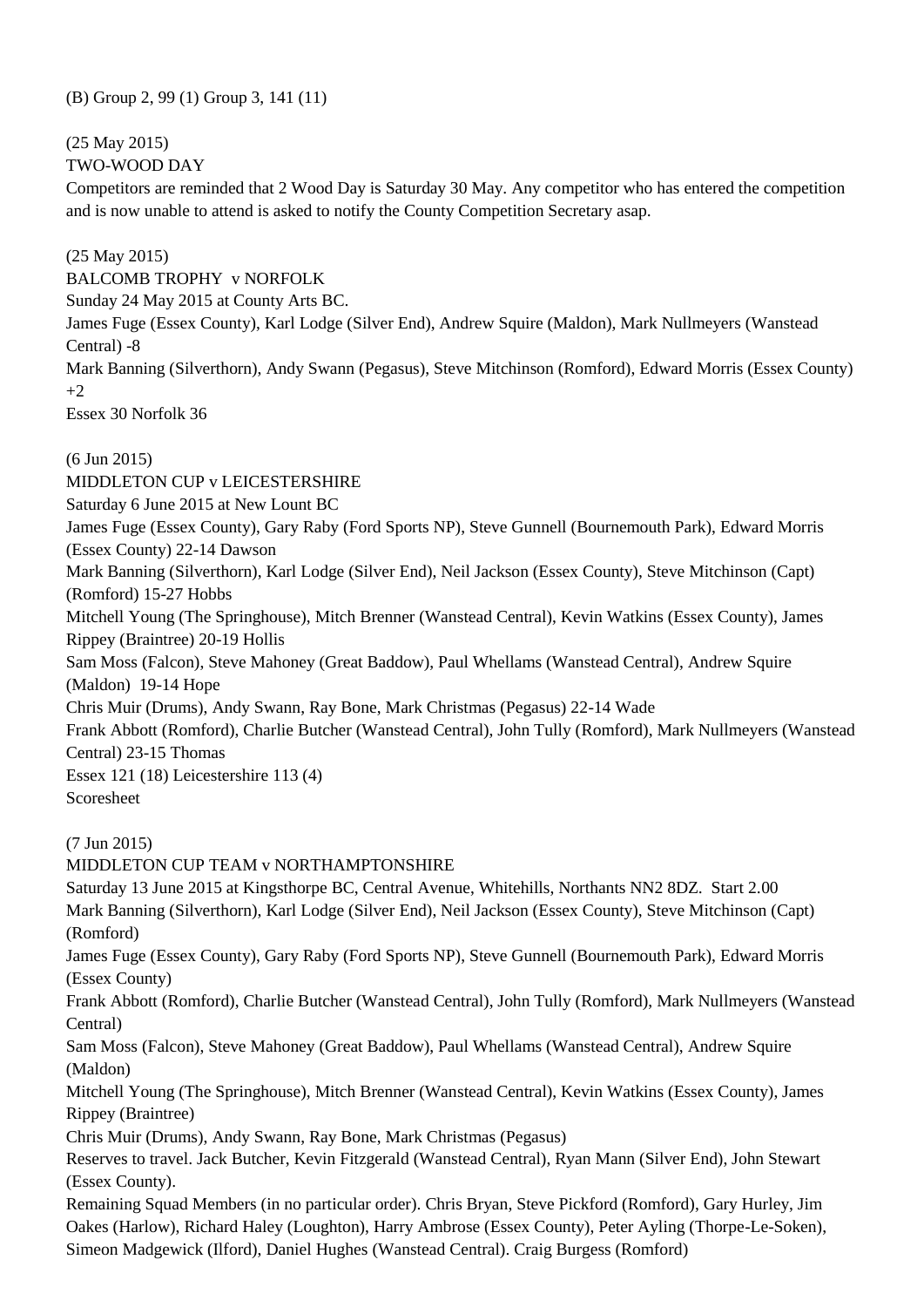(9 Jun 2015) INTER GROUP Sunday 7 June 2015 Group 8 102 Group 5 138 Group 4 100 Group 9 135 Group 1 111 Group 6 124 aee Group 4 lost to Group 2 by 1 shot Semi final draw 19 July. Group 5 v Group 9 venue in Group 5 Group 6 v Group 2 venue in Group 6 (9 Jun 2015) WALLY BALL SHIELD GROUP STAGE Sunday 7 June 2015 (A) Group 3 60 (2) Group 4 89 (6) (A) Group 5 68 (2) Group 8 80 (6) (B) Group 2 82 (4) Group 1 73 (4) (B) Group 9 85 (4) Group 6 72 (4) Table (A) Group 4 6 points  $+29$  shots Group  $86$  points  $+12$  shots Group 5 2 points - 12 shots Group 3 2 points - 29 shots Table (B) Group 9.4 points  $+13$  shots Group 2.4 points + 9 shots Group 1 4 points - 9 shots Group 6 4 points - 13 shots (14 Jun 2015) MIDDLETON CUP v NORTHAMPTONSHIRE Essex 109 (3) Northamptonshire 136 (19) Scoresheet (14 Jun 2015) MIDDLETON CUP TEAM v NORFOLK Saturday 20 June 2015 at Essex County BC. Start 2.00 The team has one change from the Northamptonshire game. John Stewart replaces Mitchell Young in the Rippey rink with Young moving to the Christmas rink for the unavailable Chris Muir. Mark Banning (Silverthorn), Karl Lodge (Silver End), Neil Jackson (Essex County), Steve Mitchinson (Capt) (Romford) James Fuge (Essex County), Gary Raby (Ford Sports NP), Steve Gunnell (Bournemouth Park), Edward Morris (Essex County) Frank Abbott (Romford), Charlie Butcher (Wanstead Central), John Tully (Romford), Mark Nullmeyers (Wanstead Central) Sam Moss (Falcon), Steve Mahoney (Great Baddow), Paul Whellams (Wanstead Central), Andrew Squire

(Maldon)

John Stewart (Essex County), Mitch Brenner (Wanstead Central), Kevin Watkins (Essex County), James Rippey (Braintree)

Mitchell Young (The Springhouse), Andy Swann, Ray Bone, Mark Christmas (Pegasus)

Reserves to travel. Jack Butcher, Ryan Mann (Silver End), Harry Ambrose (Essex County).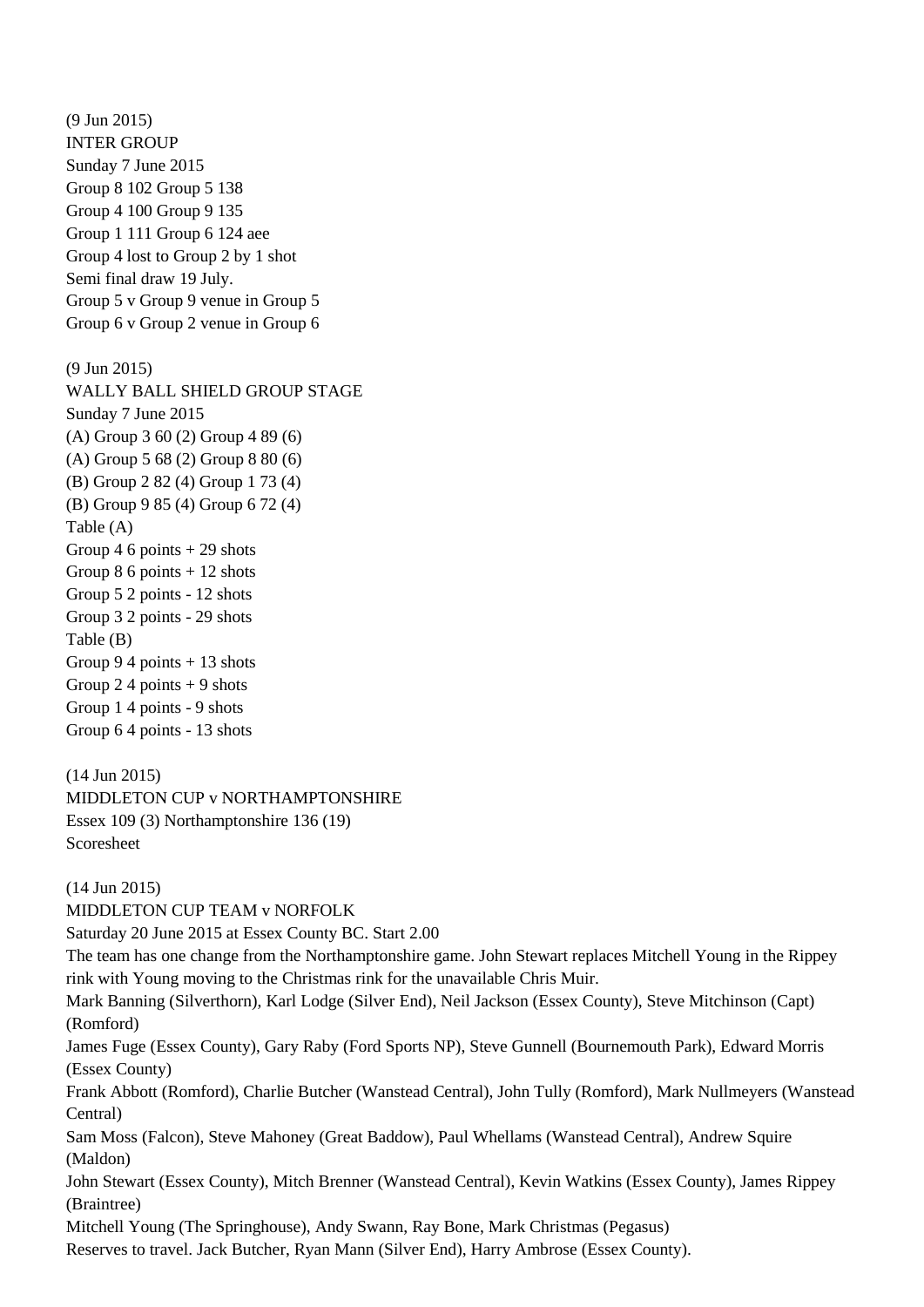Remaining Squad Members (in no particular order). Chris Bryan, Steve Pickford, Craig Burgess (Romford), Gary Hurley, Jim Oakes (Harlow), Richard Haley (Loughton), Peter Ayling (Thorpe-Le-Soken), Simeon Madgewick (Ilford), Daniel Hughes (Wanstead Central). Unavailable Chris Muir (Drums)

(14 Jun 2015) WALLY BALL SHIELD GROUP STAGE Sunday 14 June 2015 (A) Group 5 69 (5) Group 4 62 (3) (A) Group 8 79 (4) Group 3 77 (4) (B) Group 9 69 (4) Group 2 75 (4) (B) Group 1 76 (4) Group 6 81 (4) Tables (A) Group 8 10 points Group 4 9 points Group 5 8 points Group 3 6 points (B) Group 2 8 points  $+15$  shots Group 9 8 points  $+ 7$  shots Group 6 8 points - 8 shots Group 1 8 points - 15 shots

(20 Jun 2015) MIDDLETON CUP v NORFOLK Saturday 20 June 2015 at Essex County BC Essex 125 (19) Norfolk 98 (3) Scoresheet Table

Prior to the game John Stewart was presented with a framed certificate to mark his 100th game whilst Charlie Butcher was awarded his county badge.

(21 Jun 2015) WALLY BALL GROUP STAGE Sunday 21 June 2015 (A) Group 5 81 (4) Group 3 68 (4) (A) Group 8 86 (5) Group 4 70 (3) (B) Group 1 82 (4) Group 9 56 (4) (B) Group 6 56 (2) Group 2 78 (6) Sunday 14 June 2015 (A) Group 5 69 (5) Group 4 62 (3) (A) Group 8 79 (4) Group 3 77 (4) (B) Group 9 69 (4) Group 2 75 (4) (B) Group 1 76 (4) Group 6 81 (4) Sunday 7 June 2015 (A) Group 3 60 (2) Group 4 89 (6) (A) Group 5 68 (2) Group 8 80 (6) (B) Group 2 82 (4) Group 1 73 (4) (B) Group 9 85 (4) Group 6 72 (4) Final tables: (A) Group 8 - 15 points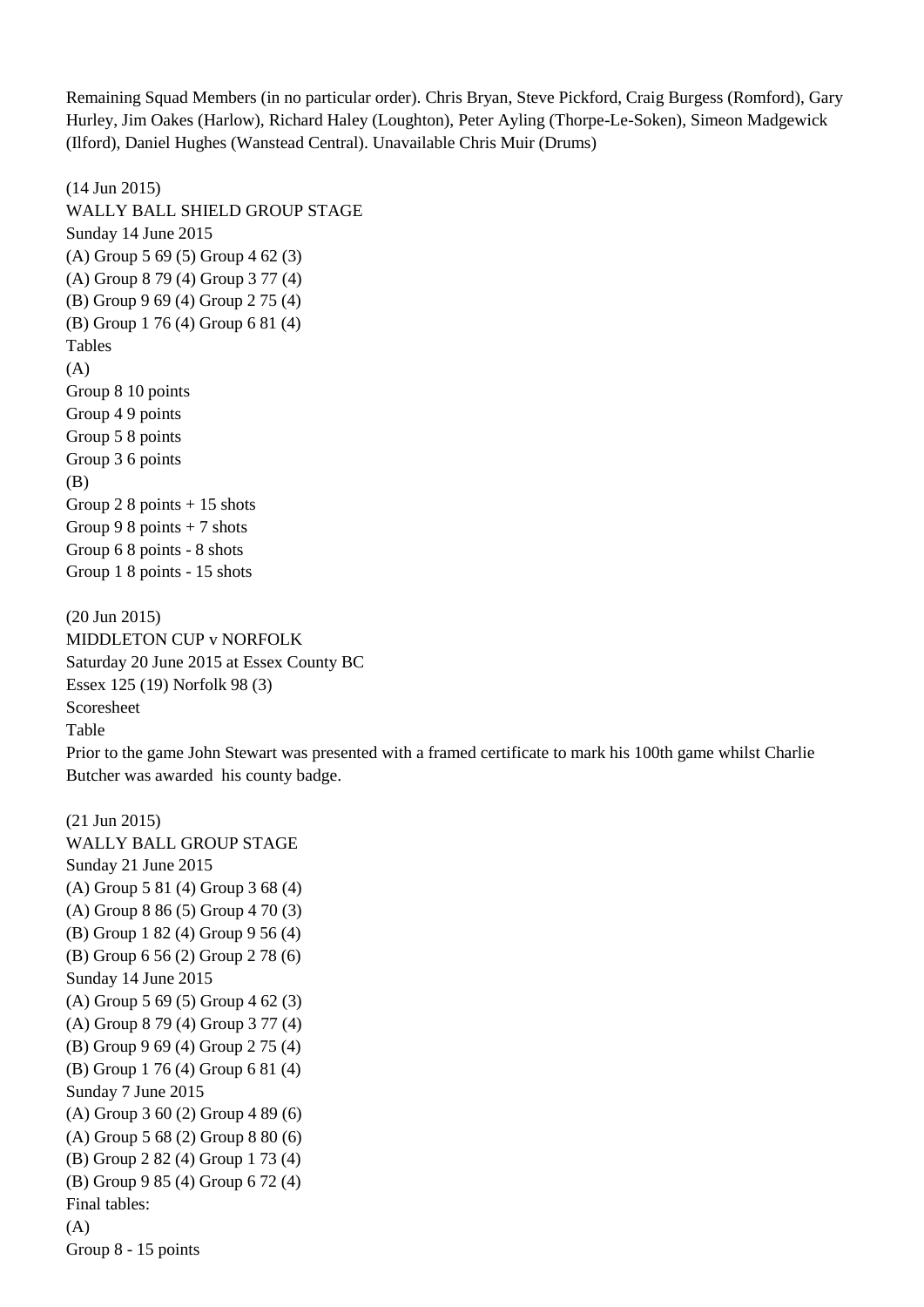Group 4 - 12 points Group 5 - 11 points Group 3 - 10 points (B) Group 2 - 15 points Group 9 - 12 points Group 1 - 12 points Group 6 - 10 points Group 8 play Group 2 in the final at PML (Chelmsford) BC at 10am on Sunday 5th July.

(21 Jun 2015)

# EASTERN COUNTIES LEAGUE TEAM v SUFFOLK

Saturday 27 June 2015 at Ipswich & Distruict BC, 136 Rushmere Rd, Ipswich IP4 4JU, start 10:30am. Peter Hart, John Kittles (Bocking Alliance), Graham Easterbrook (Silver End), Phil Wood (Bocking Alliance) Simon Brown (Liberty Havering), Gary Hurley, Jim Oakes, John Anderson (Harlow) Martin Law (Braintree), Steve Dansey, Jason Burgess (Wivenhoe), Dave Jarrold (St. Chad's) Under 30's James Fuge, Harry Ambrose (Essex County), Luke Banks (Quendon), Edward Morris (Essex County) Mitchell Young (The Springhouse), Daniel Hughes (Wanstead Central), Jake Roberts (Colchester WE), Ryan Mann (Silver End) Executive

Trevor Hackett (Past President), Tom Matthews (President), Pat Finney (J D President). John Tully (Comp Secretary)

# (21 Jun 2015)

AREA 4 FOURS FINAL

The Area 4 Fours final will be postponed until Friday 3 July due to Steve Mitchinson being on international duty. This means the quarter final between Area 4 and Area 8 winners will have to be rearranged.

(23Jun 2015)

(Braintree)

# UNBADGED SINGLES - CLARIFICATION OF RULES

It has come to our attention that the ECBA handbook is inconsistent about when Neutral Greens come into force in the Unbadged Singles. Rule 1(j) on page 34-5 is very clear on the matter - 'Neutral greens apply at the quarter-final stage'. Please ignore the 'Neutral greens' comment on page 192 of the Handbook

(23 Jun 2015) MATCH SELECTIONS ISSUE 3 View

(26 Jun 2015) MIDDLETON CUP TEAM v SUFFOLK Saturday 4 July 2015 at Essex County BC, start 2pm. Photo call at 1.30. Mark Banning (Silverthorn), Karl Lodge (Silver End), Neil Jackson (Essex County), Steve Mitchinson (C), (Romford) James Fuge (Essex County), Gary Raby (Ford Sports (NP)), Steve Gunnell (Bournemouth Park), Edward Morris (Essex County) Frank Abbott (Romford), Jack Butcher (Wanstead Central), John Tully (Romford), Mark Nullmeyers (Wanstead Central) Sam Moss (Falcon), Steve Mahoney (Great Baddow), Paul Whellams (Wanstead Central), Andrew Squire (Maldon) John Stewart (Essex County), Mitch Brenner (Wanstead Central), Kevin Watkins (Essex County), James Rippey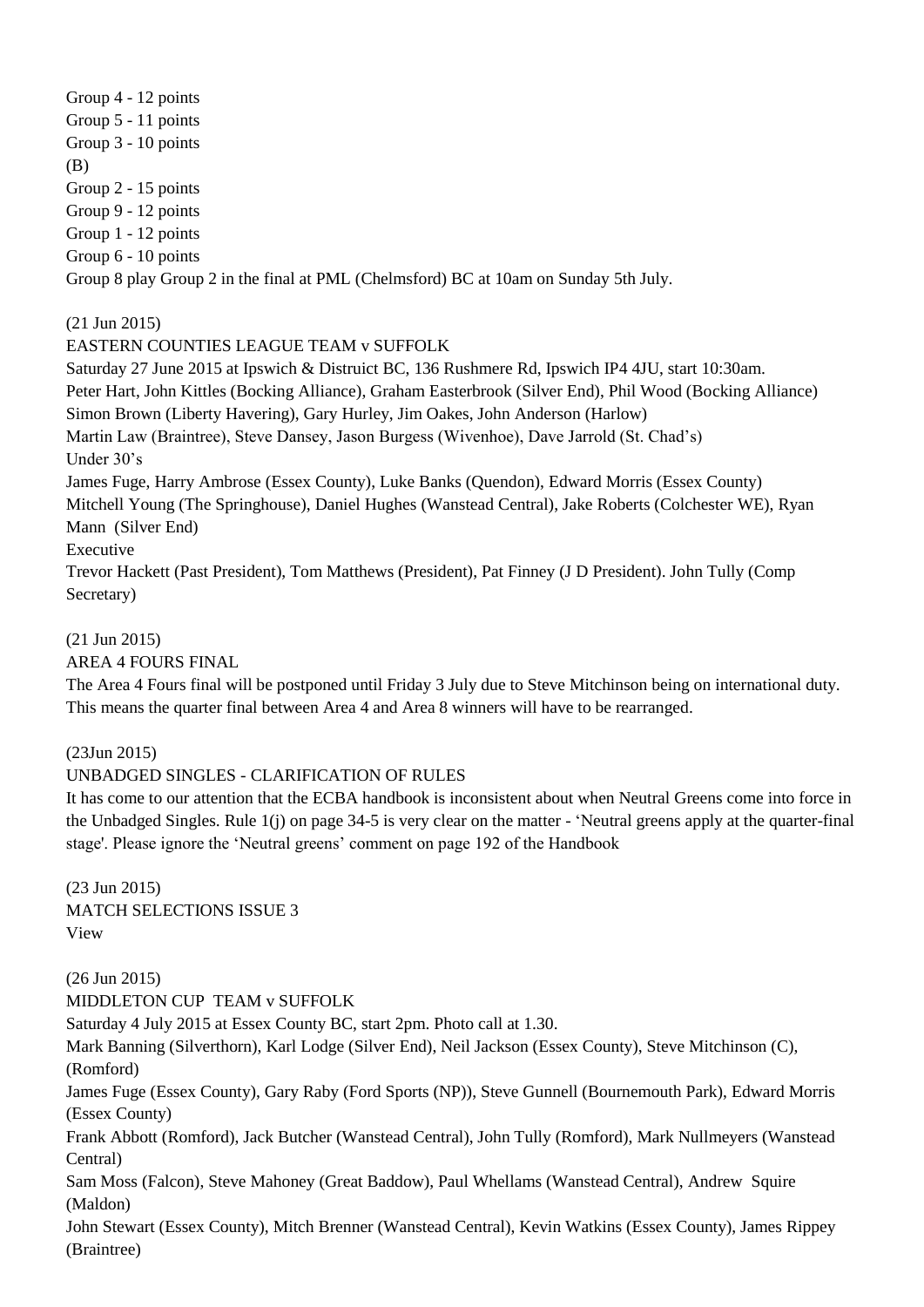Mitchell Young (The Springhouse), Andy Swann, Ray Bone, Mark Christmas (Pegasus)

Reserves to travel. Chris Muir (Drums), Ryan Mann (Silver End), Harry Ambrose (Essex County) Remaining Squad Members (in no particular order). Chris Bryan, Steve Pickford, Craig Burgess (Romford), Gary Hurley, Jim Oakes (Harlow), Richard Haley (Loughton), Peter Ayling (Thorpe-Le-Soken), Simeon Madgewick (Ilford), Daniel Hughes, Kevin Fitzgerald (Wanstead Central) Unavailable. Charlie Butcher (Wanstead Central)

(26 Jun 2015) HONG KONG CLASSIC - STEVE MITCHINSON Romford's Steve Mitchinson has been selected as a member of a Four Squad team to play in the Hong Kong Classic which takes place from Saturday 7 to Sunday 15 November 2015.

(27 Jun 2015) EASTERN COUNTIES LEAGUE v SUFFOLK Saturday 27 June 2015 at Ipswich & Distruict BC Essex 130 (6) Suffolk 135 (16) Scoresheet

(4 Jul 2015) MIDDLETON CUP v SUFFOLK Saturday 4 July 2015 at Essex County BC Essex 131 (20) Suffolk 91 (2) Essex through to Quarter Finals.

(5 Jul 2015) WALLY BALL FINAL Sunday 5 July 2015 at Princess Marie Louise BC Group 2, 79 (4) Group 8, 77 (4)

# (6 Jul 2015) COUNTY COMPETITION TROPHIES

The Competition Secretary would like to remind those players in possession of County Championship and Competition Trophies, that they should be returned to him as soon as possible. He will be at Essex County BC on Saturday 11th July (Semi Finals Day) and would be pleased to receive them on this occasion.

## (6 Jul 2015)

## MIDDLETON CUP QUARTER FINAL v CAMBRIDGESHIRE

This game will take place at Bishops Stortford BC on Saturday 18 July, commencing at 10am. The team will be published following the County Semi-Finals. The Team Manager has expressed the wish that he would like to see as many Essex shirts as possible worn by supporters to replicate the home advantage.

#### (7 Jul 2015)

CHAMPIONSHIP SEMI-FINALS Saturday 11 July 2015 at Essex County BC 09.15 2 Bowl Single Handed Championship 1/4 finals Pat Riley (The Springhouse) v Andrew Squire (Maldon) Mark Banning (scr) v Karl Lodge (Silver End) w/o Eward Morris (Essex County) v Kevin Moore (Radwinter) Scott Reading (Romford) w/o v Jack Butcher (scr) 10.00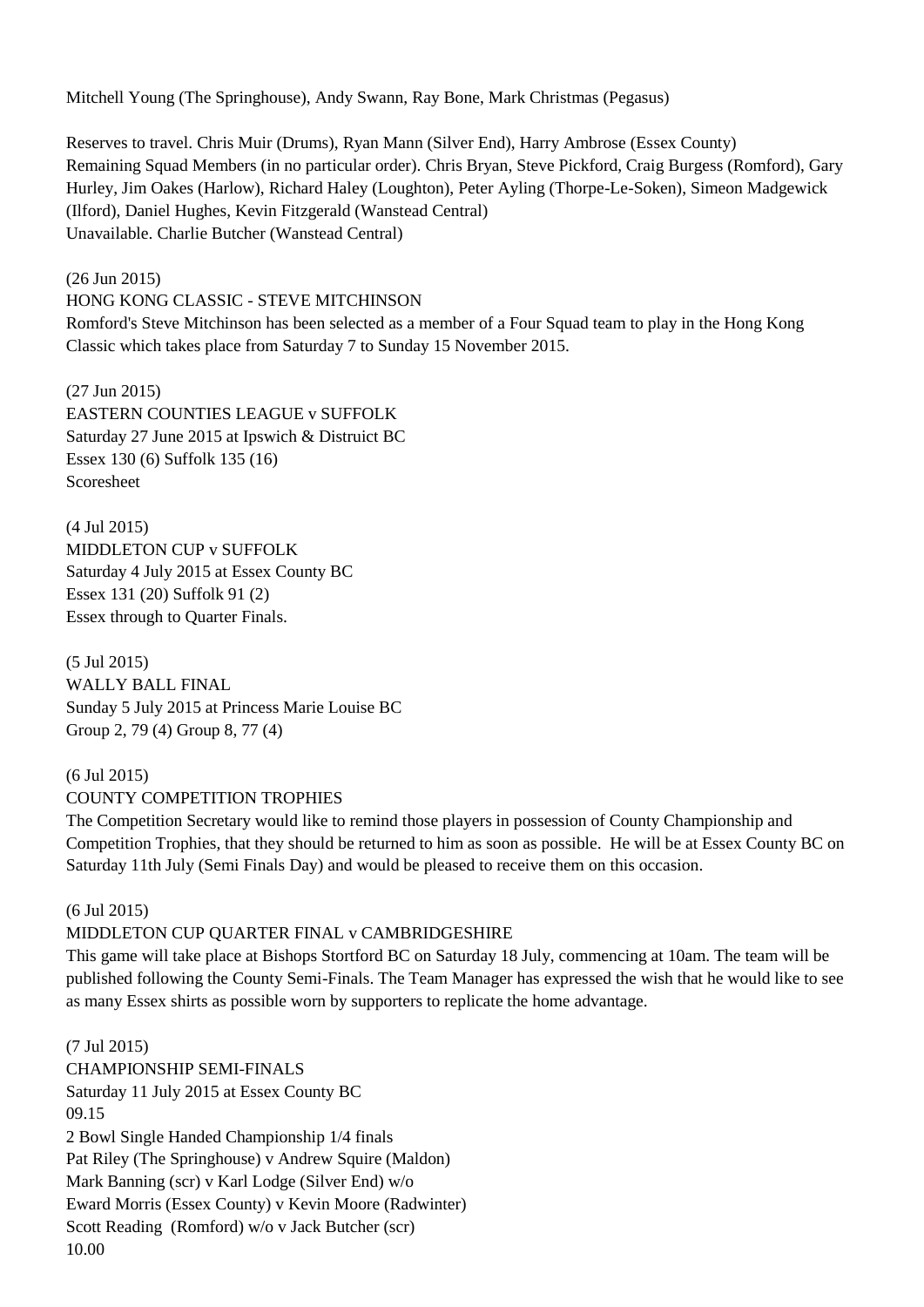Under 25 Single Handed Championship Daniel Rodger (Colchester West End) v Lee Chaplin (Romford) Connor Mathers (Brightlingsea) v Jacob Roberts (Colchester West End) 10.45 (flexible) 2 Bowl Semi Finals 11.00 Pairs Championship Kevin Watkins, Aaron Lyons (Essex County) v Ray Everitt, Graham Easterbrook (Silver End) 11.00 (flexible) Single Handed Championship Steve Mitchinson (Romford) v Edward Morris (Essex County) 11.30 (flexible) Triples Championship Chris Coombs, Scott Reading, Nigel Smith (Romford) v Mark Banning, Barry Holbrook, Chris Panther (Silverthorn) 14.00 Single Handed Championship Andrew Squire (Maldon) v Richard Bolton (Romford) 14.00 Pairs Championship Derek Hardy, Paul Smyth (Larsen) v Kevin Burridge, E Barker (Southminster) 14.00 Fours Championship Eric Ovel, Mike Newman, Martin King, Ian Barker (Great Baddow) v Trevor Cole, Laurie Freeman, Peter Halliday, Phillip Cooper (Clacton on Sea) 15.00 Triples Championship Andrew Penfold, Steven Dunn, Sam Moss (Falcon) v Ryan Mann, Graham Easterbrook, Karl Lodge (Silver End) 15.00 (flexible) Fours Championship James Fuge, John Stewart, Kevin Watkins, Edward Morris (Essex County) v Steve Mitchinson, Chris Bryan, Scott Reading, Nigel Smith (Romford) (9 Jul 2015) LICENSED SHORTS & OTHER LICENSED APPAREL Guidence for Players and Officials. View (12 Jul 2015) MIDDLETON CUP QUARTER FINAL TEAM v CAMBRIDGESHIRE Saturday 18 July 2015, start 10am, at Bishops Stortford BC, Bowling Lane, Off Beldhams Lane, Bishops Stortford CM23 5LH. Mark Banning (Silverthorn), Karl Lodge (Silver End), Neil Jackson (Essex County), Steve Mitchinson (C), (Romford) James Fuge (Essex County), Gary Raby (Ford Sports (NP)), Steve Gunnell (Bournemouth Park), Edward Morris (Essex County) Frank Abbott (Romford), Jack Butcher (Wanstead Central), John Tully (Romford), Mark Nullmeyers (Wanstead Central) Sam Moss (Falcon), Steve Mahoney (Great Baddow), Paul Whellams (Wanstead Central), Andrew Squire (Maldon) John Stewart (Essex County), Mitch Brenner (Wanstead Central), Kevin Watkins (Essex County), James Rippey (Braintree)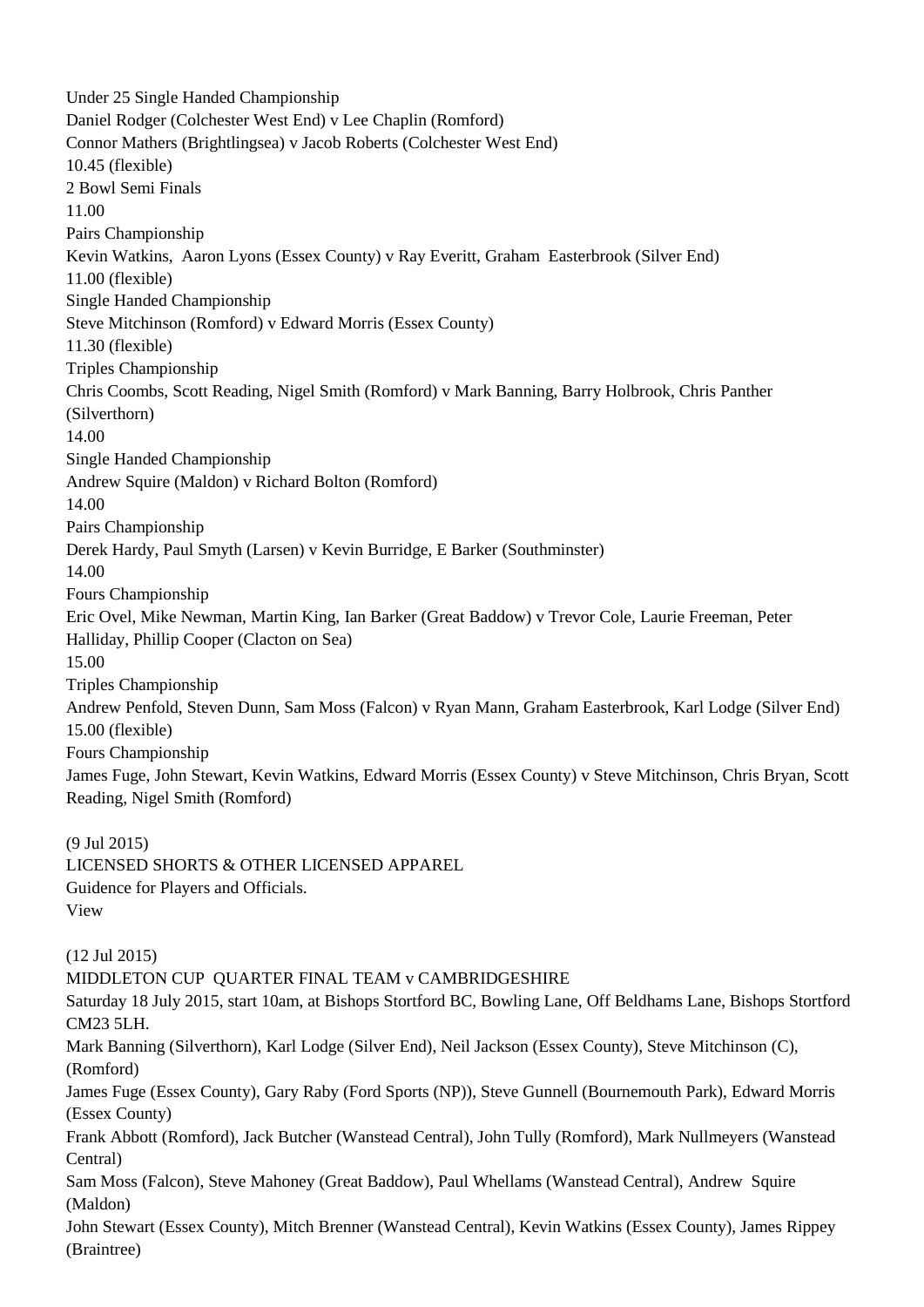Mitchell Young (The Springhouse), Andy Swann, Ray Bone, Mark Christmas (Pegasus) Reserves to travel. Chris Muir (Drums), Ryan Mann (Silver End), Harry Ambrose (Essex County), Charlie Butcher (Wanstead Central). Remaining Squad Members. Chris Bryan, Steve Pickford, Craig Burgess (Romford), Gary Hurley, Jim Oakes (Harlow), Richard Haley (Loughton), Peter Ayling (Thorpe-Le-Soken), Simeon Madgewick (Ilford), Daniel Hughes, Kevin Fitzgerald (Wanstead Central).

(12 Jul 2015) ASHFORD CUP FINAL Sunday 12 July 2015 at Wanstead BC Group 6 (10) Group 3 (2) Details (17 Jul 2015) COUNTY CHAMPIONSHIP FINALS Saturday 25 July 2015 at Essex County BC Schedule. 10 am 2 Bowl Singles Andrew Squire (Maldon) v Scott Reading (Romford) Fours Eric Ovel, Mike Newman, Martin King, Ian Barker (Great Baddow) v James Fuge, John Stewart, Kevin Watkins, Edward Morris (Essex County) Pairs Third place playoff Ray Everitt, Graham Easterbrook (Silver End) v Derek Hardy, Paul Smyth (Larsen) 2 pm Singles Andrew Squire (Maldon) v Edward Morris (Essex County) Under 25 Singles Lee Chaplin (Romford) v Jacob Roberts (Colchester West End) Pairs Kevin Watkins, Aaron Lyons (Essex County) v Kevin Burridge, Eddie Barker (Southminster) **Triples** Andrew Penfold, Steven Dunn, Sam Moss (Falcon) v Chris Coombs, Scott Reading, Nigel Smith (Romford)

#### (18 Jul 2015)

MIDDLETON CUP QUARTER FINAL v CAMBRIDGESHIRE Saturday 18 July 2015 at Bishops Stortford BC Essex 109 Cambridgeshire 111 Scoresheet

# (18 Jul 2015) BENEVOLENT CUP SINGLES

Players playing in quarter finals of Benevolent Singles on Sunday 26 July, at Silver End BC, are reminded that dress will be greys, 10am start. If you are the challenger you may need to bring a marker, please see website nearer the date, if this is confirmed.

(20 Jul 2015) INTER GROUP Sunday 19 July 2015 Group 6, 143 Group 2, 100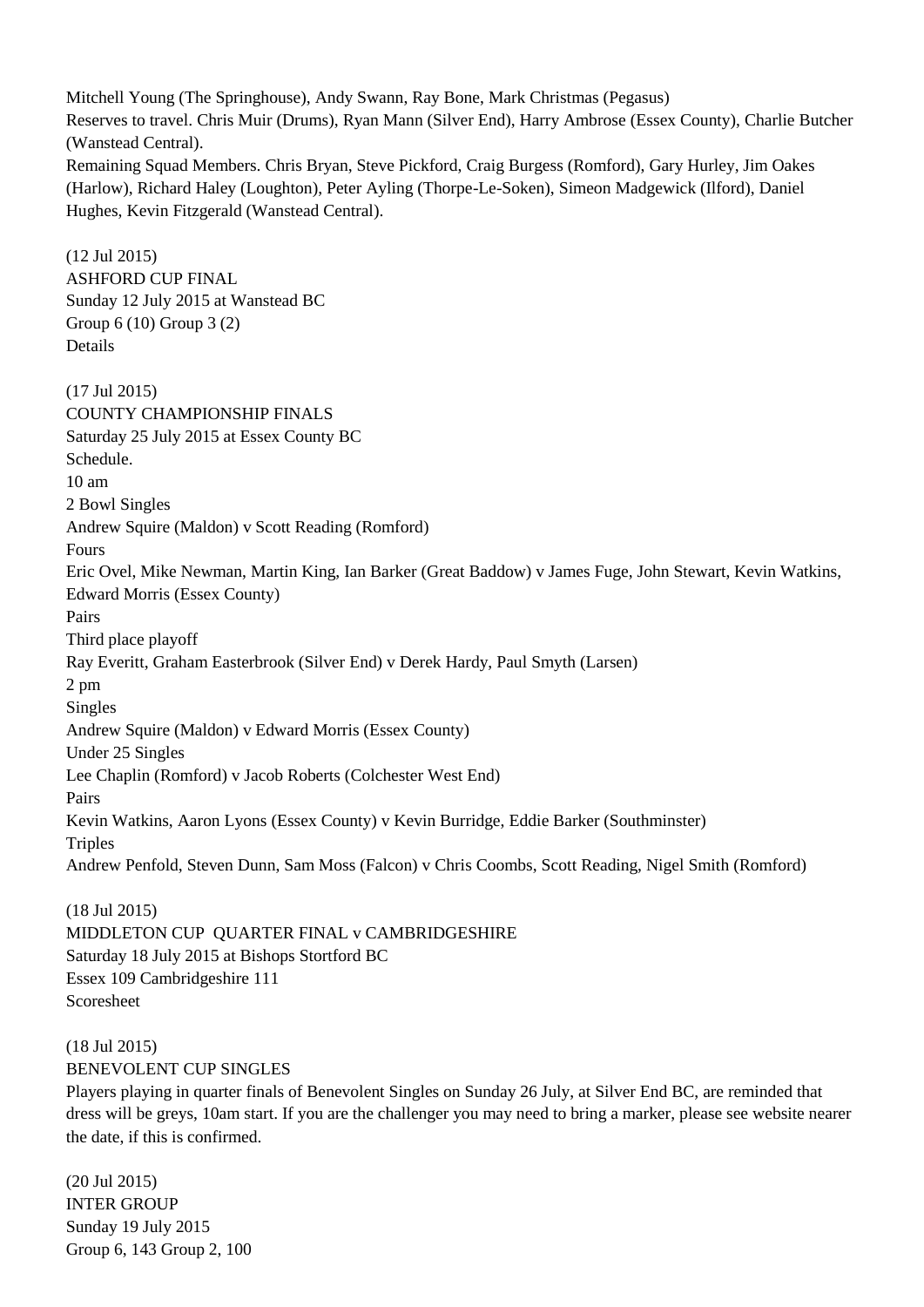Group 9, 115 aee Group 5, 111

(20 Jul 2015) NATIONAL COMPETITIONS QUALIFIERS Chris and Stuart Muir (Drums BC) beat Brian and Jack Jarvis Queensborough BC, Kent) 16-13 to reach the Quarter finals of the National Family Pairs. Finals to be played at Leamington on 1 and 2 August.

(21 Jul 2015) TEAM SELECTION ISSUE 4 Games 25-32

(25 Jul 2015) CHAMPIONSHIP FINALS Results Pictures

(26 Jul 2015) INTER GROUP FINAL Suinday 26 July 2015 at Wanstead Central BC Group 6, 105 Group 9, 103

(27 Jul 2015) INTERNATIONAL TRIALS The following have been nominated to Bowls England for International Trials. Steven Mitchinson (Romford), Edward Morris (Essex County), Andrew Squire (Maldon) and Mark Nullmeyers (Wanstead Central).

(12 Jul 2015) ASHFORD CUP FINAL Sunday 12 July 2015 at Wanstead BC Group 6 (10) Group 3 (2)

(5 Jul 2015) WALLY BALL FINAL Sunday 5 July 2015 at Princess Marie Louise BC Group 2, 79 (4) Group 8, 77 (4)

(31 Jul 2015) UNBADGED SINGLES From the Unbadged Singles Results Secretary, David Jarrold. Now the Unbadged Singles quarter finals are completed, the ECBA thanks the clubs (Romford BC, Witham BC, Kings Chase BC and Grays Town BC) that very kindly gave up green space to allow the games to be played. I would like to offer my personal thanks to those who made the arrangements for me - Dave King, Jenny McDonald, Con Fleming and Terry Mizen

(4 Aug 2015)

SUPPLIMENTARY SEMI-FINALS - UNBADGED, SECRETARIES, BENEVOLENT SINGLES FINALS - NORTH & SOUTH ESSEX FOURS

The Semi-Finals of the Unbadged Singles, Secretaries' Cup and Benevolent Cup and the finals of both the North and South Essex Fours will take place on Sunday 9 August 2015 at Thorpe le Soken BC. The Singles at 10am and the Fours at 2pm.

Programme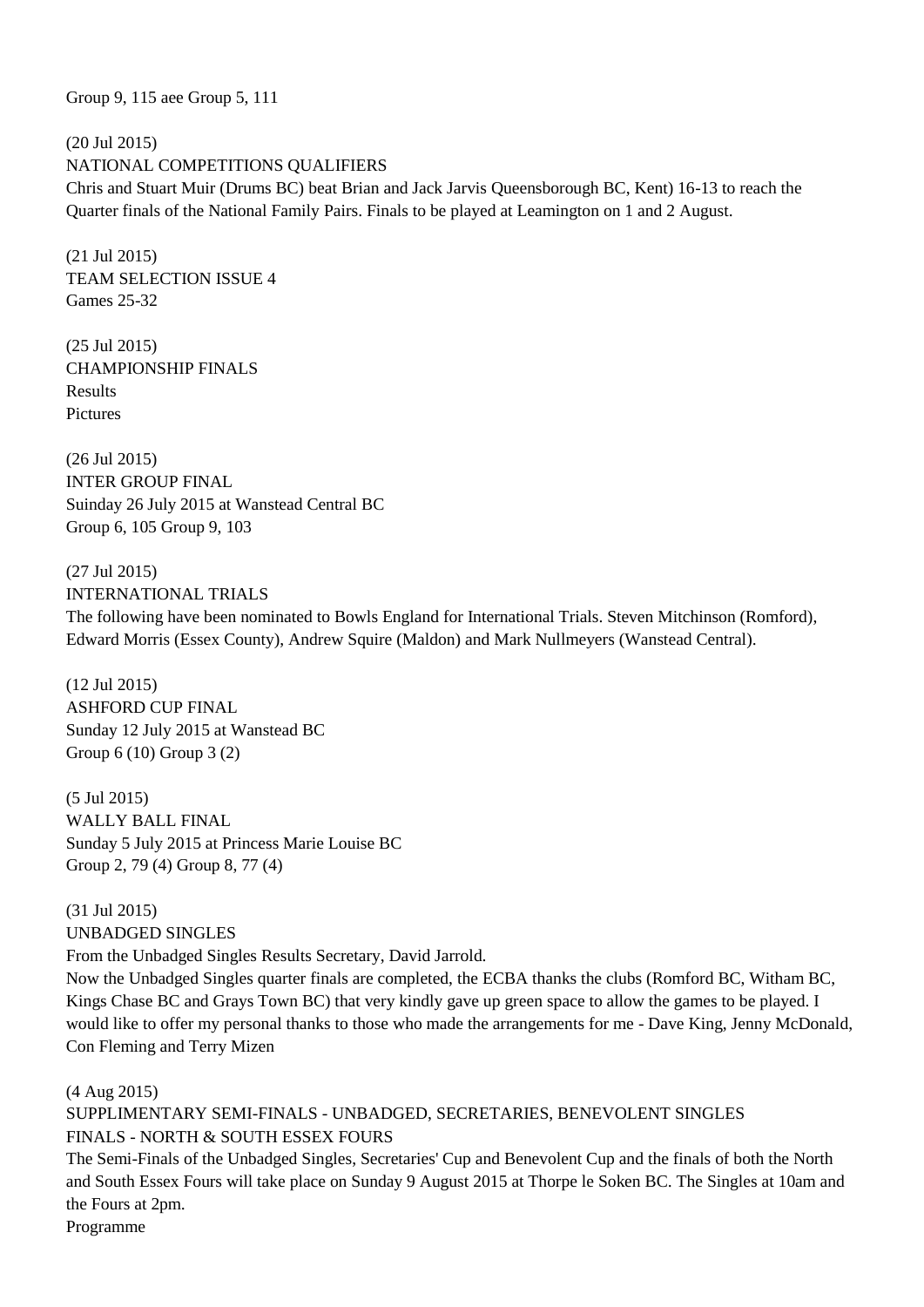(2 Aug 2015)

# EASTERN COUNTIES LEAGUE TEAM v HUNTINGDONSHIRE

Saturday 8 August 2015 at Dunmow BC, Saint Edmunds Lane, Dunmow CM6 3AT Start 10.30 Seniors

Neil Sargeant (Grays Town), David Patterson, David Fryer (Drums), Dave Comerford (Pegasus)

Malcolm Smith (Arclight), Steve Dansey (Wivenhoe), Phil Wood (Bocking Alliance), Dave Jarrold (St. Chads) Mark Banning (Silverthorn), Daniel Hughes (Wanstead Central), Jim Oakes (Harlow), Kevin Watkins (Essex County)

Under 30s

Daniel Rodger, Sam Roberts (Colchester West End), Ryan Mann (Silver End), Luke Banks (Quendon)

Sam Moss (Falcon), Greg Luxford (Springhouse), Jake Roberts (Colchester West End), Ed Morris (Essex County) Executive

Trevor Hackett (Imm Past Pres), Tom Matthews (President), Pat Finney (Snr. Dep Pres), John Tully (Competition Sec)

# (4 Aug 2015)

SUPPLIMENTARY SEMI-FINALS - UNBADGED, SECRETARIES, BENEVOLENT SINGLES FINALS - NORTH & SOUTH ESSEX FOURS

The Semi-Finals of the Unbadged Singles, Secretaries' Cup and Benevolent Cup and the finals of both the North and South Essex Fours will take place on Sunday 9 August 2015 at Thorpe le Soken BC. The Singles at 10am and the Fours at 2pm.

Programme

# (7 Aug 2015)

# REVISED EASTERN COUNTIES LEAGUE TEAM v HUNTINGDONSHIRE

Saturday 8 August 2015 at Dunmow BC, Saint Edmunds Lane, Dunmow CM6 3AT Start 10.30. Match reduced to 5 rinks as Huntingdonshire can only produce One Under 30s rink.

Seniors

Neil Sargeant (Grays Town), David Patterson, David Fryer (Drums), Dave Comerford (Pegasus)

Malcolm Smith (Arclight), Sam Roberts (Colchester West End), Phil Wood (Bocking Alliance), Dave Jarrold (St. Chads)

Mark Banning (Silverthorn), Daniel Hughes (Wanstead Central), Jim Oakes (Harlow), Kevin Watkins (Essex County)

Under 30s

Daniel Rodger, Jacob Roberts (Colchester West End), Luke Banks (Quendon), Edward Morris (Essex County) Executive

Trevor Hackett (Imm Past Pres), Tom Matthews (President), Pat Finney (Snr. Dep Pres), John Tully (Competition Sec)

(8 Aug 2015) EASTERN COUNTIES LEAGUE v HUNTINGDONSHIRE Saturday 8 August 2015 at Dunmow BC Essex 113 (18) Huntingdonshire 103 (4) Scoresheet

(9 Aug 2015) SUPPLIMENTARY SEMI-FINALS - UNBADGED, SECRETARIES, BENEVOLENT SINGLES FINALS - NORTH & SOUTH ESSEX FOURS Results Pictures later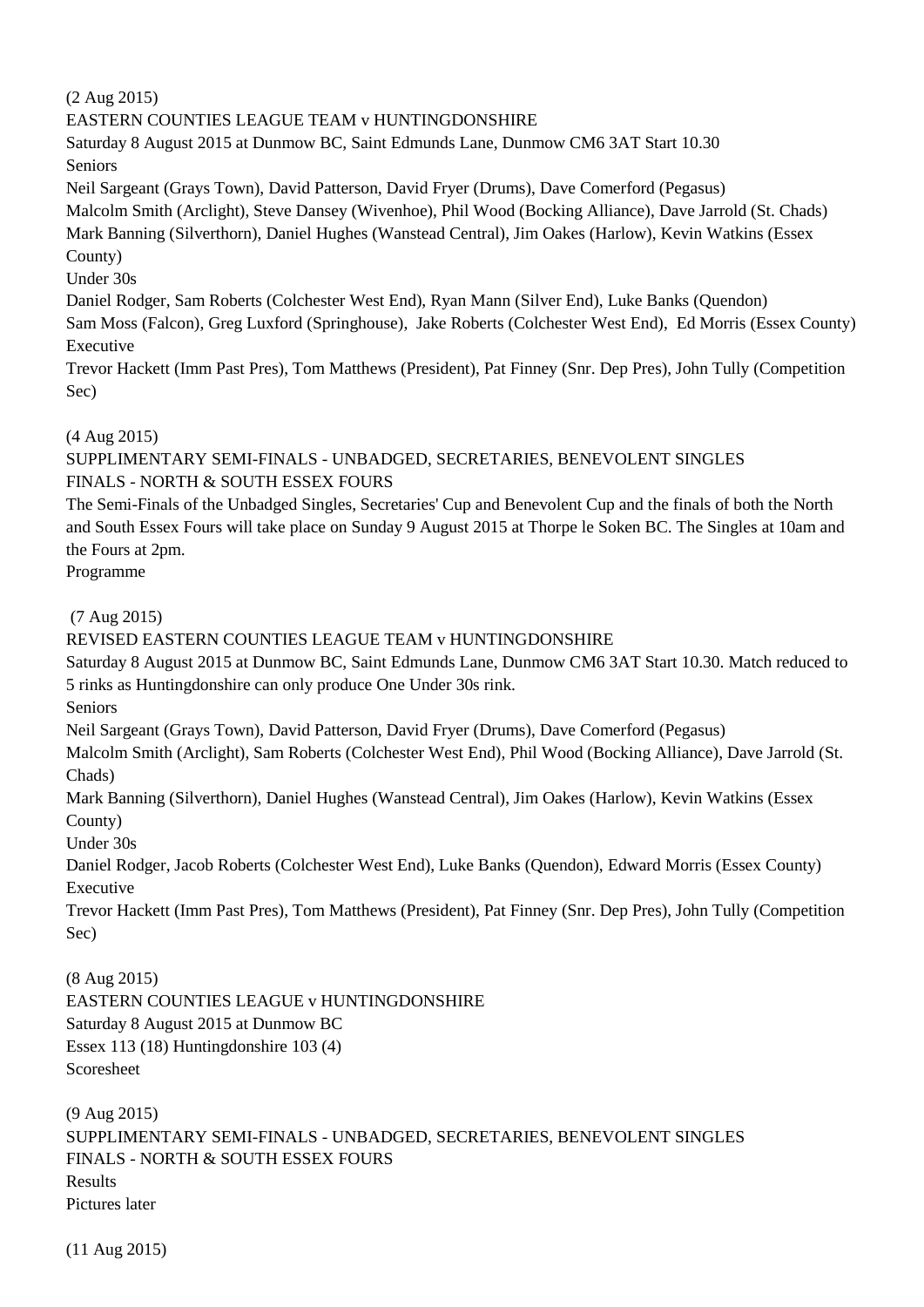## EASTERN COUNTIES LEAGUE TEAM v NORFOLK

Saturday 15 August 2015 at County Arts BC, Plumstead Rd East, Thorpe St Andrew NR7 9ND, start 10.30am. Seniors Andy O'Neil, David Patterson, Alex Browning (Drums), Dave Comerford (Pegasus) Peter Hart (Bocking Alliance), Jason Burgess (Wivenhoe), Karl Lodge (Silver End), Phil Wood (Bocking Alliance) Mark Banning (Silverthorn), Steve Dansey (Wivenhoe), John Anderson, Jim Oakes (Harlow) Under 30's Alix Rouse (Saffron Walden), Greg Luxford (The Springhouse), Daniel Hughes (Wanstead Central), Ryan Mann (Silver End) James Fuge, Harry Ambrose (Essex County), Andrew Griggs (Romford), Edward Morris (Essex County) Executive Tony Ellis (Past President), Alex Wightman Secretary), Pat Finney (Snr Dep President), John Tully (Comp Secretary)

#### (15 Aug 2015)

EASTERN COUNTIES LEAGUE v NORFOLK Saturday 15 August 2015 at County Arts BC Essex 116 (20) Norfolk 96 (2) Scoresheet

(16 Aug 2015) YOUTH DEVELOPMENT TEST Essex County's James Fuge has been named in a 12-strong squad to participate in its first Under 18 Test Series against Wales at Wootton Bassett BC, Wiltshire, on Saturday 5 and Sunday 6 September 2015.

(26 Aug 2015) NATIONAL TWO WOOD SINGLES Congratulations to Maldon's Andrew Squire who, after winning through six rounds, lost in the final to Northamptonshire's Jamie Walker.

(30 Aug 2015) SENIOR INTERNATIONAL TRIAL Essex County's Edward Morris has been selected for the England Senior International Trial which takes place at Victoria Park, Leamington Spa on Saturday 19 September. Maldon's Andrew Squire is a reserve whilst Steve Mitchinson (Romford) has been pre selected for the 2016 International Series.

(5 Sep 2015) LONDON & SOUTHERN COUNTIES FINALS Shield. Essex County 38 West Wickham 22 Lonsdale Trophy. Edward Morris (Essex County) 21 Southampton Old Club 20

(6 Sep 2015) SHIELD FINAL Sunday 6 September 2015 at Romford BC D. Cocklin, T. Plant, J. Wetton, P. Bowyer 34 R. Brigden, M. Avis, J. Stutter, E. Rutter 9 M. Wheeler, R. Shillitto, M. Artus, D. Dar 14 D. Perry, D. Page, T. Smith, C. Vinter 15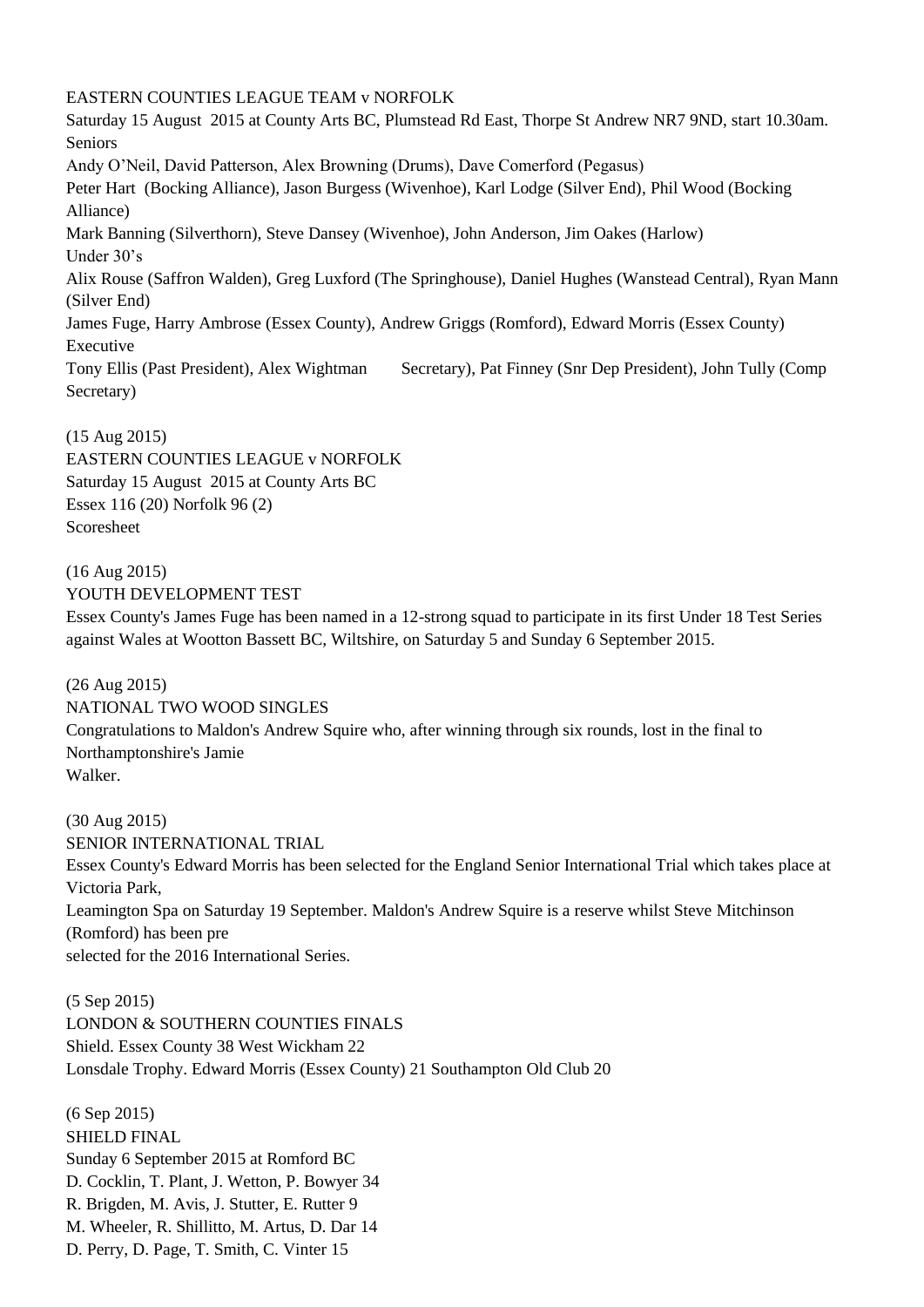J. Stewart, B. Glyde, N. Jackson, A. Lyons 14 D. Bonner, M. Darby, T. Owen, N. Holt 27 L. Watkins, S. Kittle, K. Watkins, E. Morris 33 R. Heath, B. Littlewood, B. Pillen, G. Walford 11 Essex County B 95 Mersea Island 62

(8 Sep 2015)

COMPETITION ENTRY FEES

For the attention of all Club Secretaries. Since sending out the 2016 Competitions Entry Forms Bowls England have advised the

following increase in fees.

Singles, Pairs, Triples, Fours, Two Wood Singles an increase of 20p per player.

Singles now £4.50, Pairs £9.00. Triples £13.50. Fours £18.00. Two Wood Singles £4.50. Under 25 Singles £2.50. Please ensure all entrants are made aware of these increases. A blank Form C reflecting these changes is attached. Form C

(8 Sep 2015) MISCELLANEOUS FINALS Sunday 13 September 2015 at Braintree BC Unbadged Singles. Graham Robson (Chelmsford) v Emlyn Clarke (Rayleigh) at 10am Benevolent Cup. Mark Banning (Silverthorn) v Graham Scott (Pegasus) at 10am Secretaries' Cup. John Martin (Silver End) v David Dar (Essex County) at 10am Hood Cup. Clacton on Sea v Wanstead Central at 10am Double Fours. Clementswood v Maldon at 2pm

(12 Sep 2015) EASTERN COUNTIES FINALS Saturday 12 September 2015 at Debenham & Borough of Eye BCs Andrew Squire won the Two Wood Singles, beating Norfolk's George Tubby 16-9 in the semi-final and then Suffolk's John Rednall 13-12 in the final

(13 Sep 2015) MISCELLANEOUS FINALS Unbadged Singles. Graham Robson (Chelmsford) 21 Emlyn Clarke (Rayleigh) 10 Graham Robson and Emlyn Clarke awarded county badge Benevolent Cup. Mark Banning (Silverthorn) 21 Graham Scott (Pegasus) 6 Secretaries' Cup. John Martin (Silver End) 10 David Dar (Essex County) 21 Hood Cup. Trevor Cole, Vic Graham (Sub), Peter Halliday, Phillip Cooper (Clacton on Sea) 15 Colin Jones, Paul Woodford, Mitch Brenner, Mark Nullmeyers (Wanstead Central) 19 Double Fours. Clementswood 40 Maldon 26 Norman Benton, Jim Dean, John Martin, George Porter 18 Phil Davies, John Shaw, Bill Martin, Andrew Evans 19 Les Weedon, Richard Chadwick, Brian Carter, Jack Page 22 Brian Hobden, Mike Hartshorn, Geoff Gasson, Andrew Squire 7 EBUA Officials. Michael Birch, Steve Black, Roy Smith, Denis Taylor Pictures.

(13 Sep 2015) COUNTY LUNCH Sunday 1 November 2015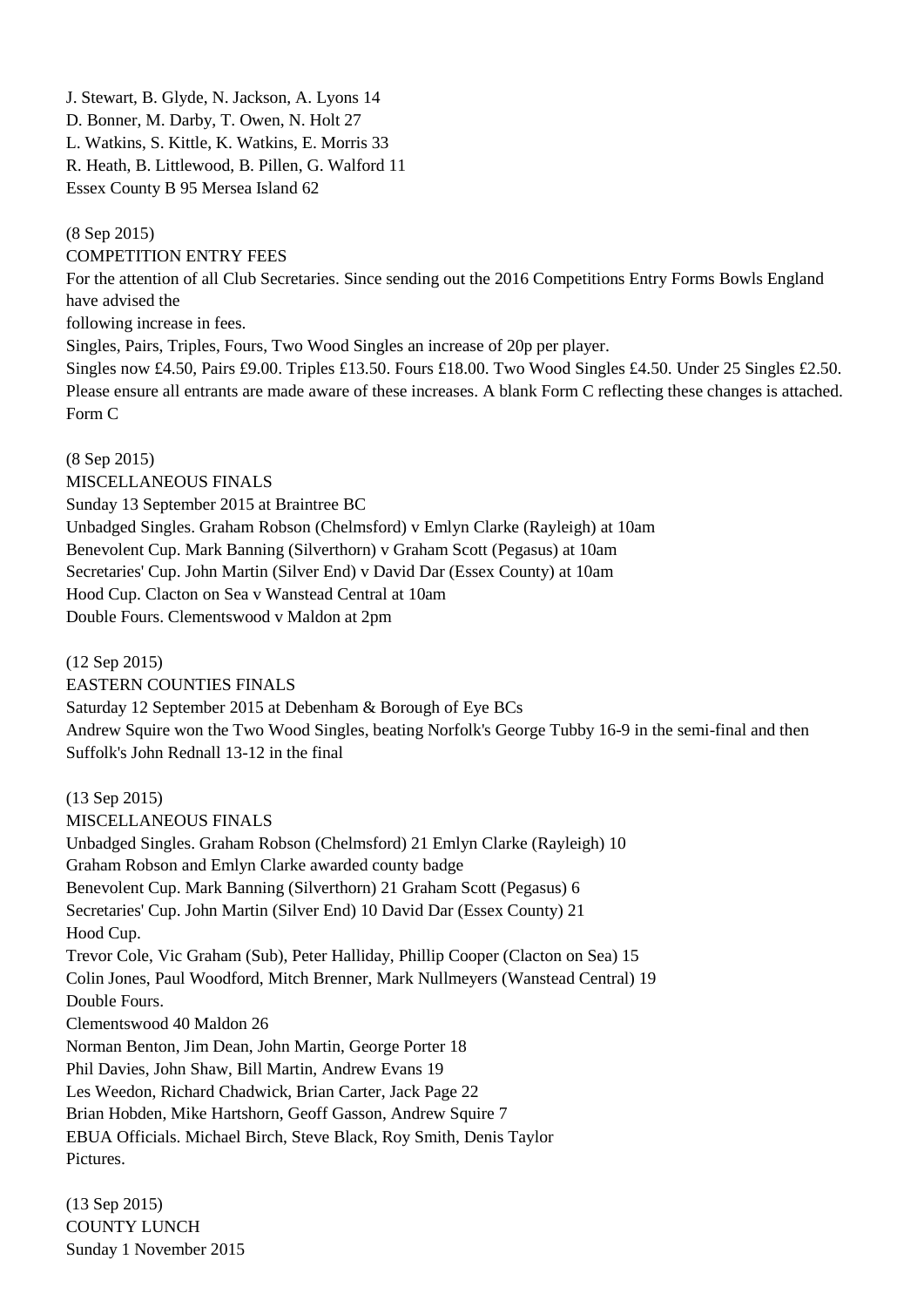View attached flyer from the County Secretary

(23 Sep 2015)

# BIBC INTERNATIONAL SERIES 2016

Bowls England have announced their team to contest the BIBC International Series at Llandrindrod Wells, Wales, on Saturday 2 and Sunday 3 July 2016. Romford's Steve Mitchinson is in the team with Edward Morris (Essex County) a travelling reserve. Maldon's Andrew Squire is a non-travelling reserve.

# (5 Oct 2015)

## CEDRIC VIGAR RIP

The death is announced of Cedric Vigar, Past President 1993. Cedric sadly passed away on Monday 5 October 2015 in Broomfield Hospital where he had been for the past 3 weeks. Funeral details to follow.

# (9 Oct 2015)

# BERTIE BURCH RIP

Information received on 9 October 2015 that 1982 Past President Bertie Burch, passed away on 17 March 2015. Bertie, a member of Thorpe Bay BC, was 103 and had spent the last few years of his life at a Masonic Home in Stisted.

# (19 Oct 2015)

## CEDRIC VIGAR RIP

The death is announced of Cedric Vigar, Past President 1993. Cedric sadly passed away on Monday 5 October 2015 in Broomfield Hospital where he had been for the past 3 weeks. The funeral service will take place at 2pm on Tuesday 3 November at the Three Counties Crematorium, Halstead Road, High Garrett, Braintree CM7 5PB. After the service there will be refreshments at St. Pauls Church hall in Cressing Road, Braintree CM7 3DY. Donations if desired may be given to Farleigh Hospice, Chelmsford or to Macmillan Nurses.

# (24 Oct 2015)

# ESSEX BOWLING ASSOCIATION AGM

The Annual General Meeting of the Association will be held at the Millennium Hall Great Baddow C.A. Club, Recreation Ground Baddow Road Gt. Baddow Chelmsford CM2 9RL on Saturday 28 November 2015, at 10.30am. Agenda and Minutes of the previous AGM on links below.

Agenda Minutes

## (26 Oct 2015)

# BENEVOLENT FUND CHRISTMAS GRANTS

Nominations for Christmas Grants should be made to the Fund Treasurer by 14 November 2015. The regulations for making nominations can be viewed on link below. Regulations

## (17 Nov 2015)

# PAST PRESIDENTS ANNUAL LADIES LUNCHEON

Past Presidents Annual Ladies Luncheon will take place at "The Chichester" on Sunday 13 March 2016, 12.30 for 1pm.

Members of the PPs should contact Tony Ellis 01245 256730 or Email ae006g0987@blueyonder.co.uk for information.

# (25 Nov 2015)

## BARRIE GARDNER RIP

The death is announced of Barrie Gardner, Past President 2003. Barrie died some days ago in Basildon Hospital. Funeral arrangements to follow when known.